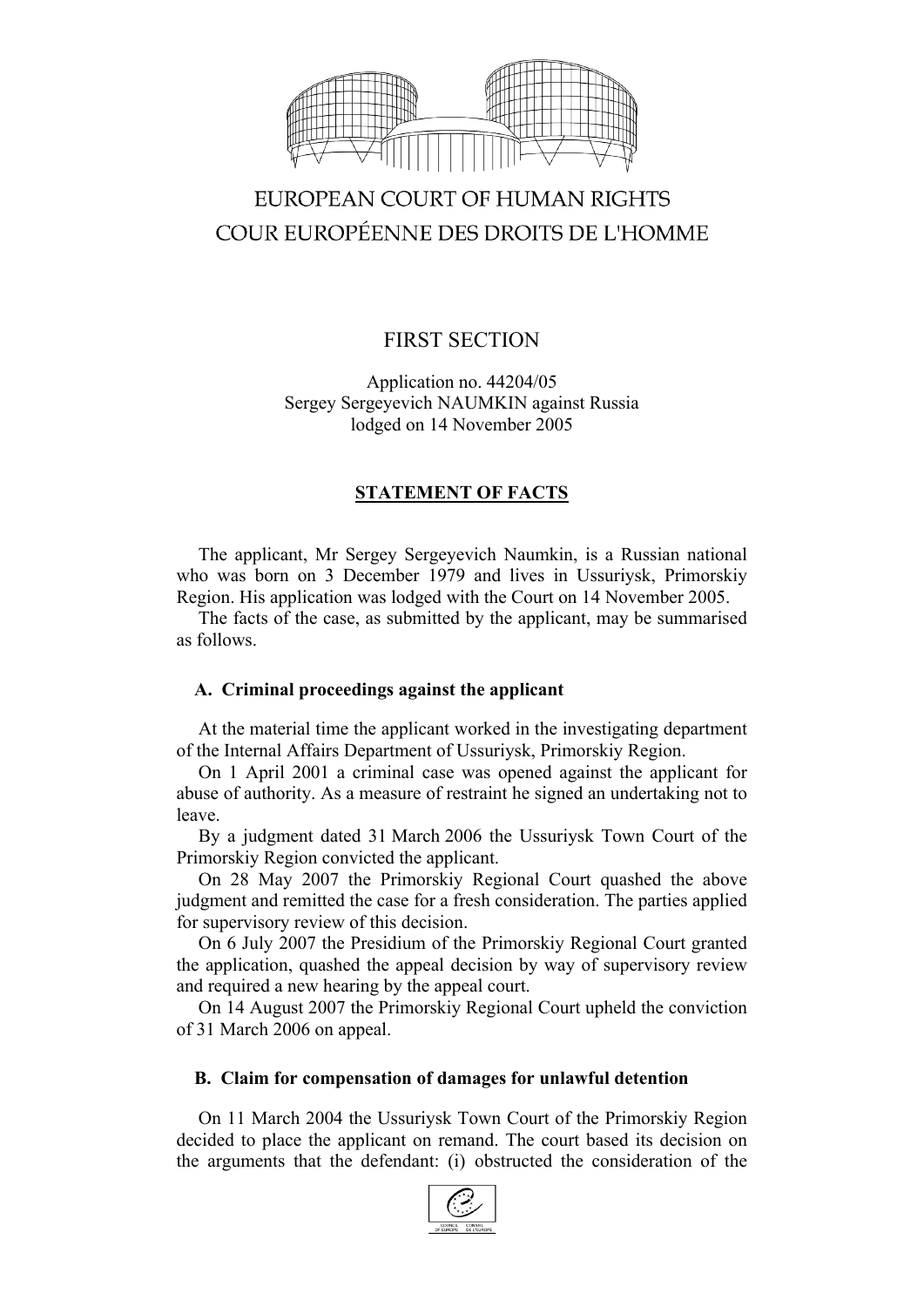case; (ii) intentionally delayed the proceedings; (iii) did not obey the judge's instructions; and (iv) used offensive language in relation to the other participants in the proceedings. According to the court, the applicant was warned of penalties several times, as reflected in the minutes of the hearing. Finally, the court stated that the applicant was accused of a grave crime and used his official post to collect evidence in his favour.

On 29 March 2004 the Primorskiy Regional Court set aside this decision on appeal. The appeal court noted that the first-instance court's decision to place the applicant on remand had lacked sufficient grounds: the court had failed to specify how the applicant had breached his undertaking not to leave. Furthermore, the case-file lacked information concerning penalties imposed on the applicant in connection with the alleged misbehaviour. Finally, the court rejected the argument that the applicant had used his official post to collect favourable evidence, as by that time he had already been dismissed from his office and, therefore, these grounds had become irrelevant.

On 19 April 2004 the applicant brought a claim to the Ussuriysk Town Court of the Primorskiy Region against the Ministry of Finance of the Russian Federation for compensation of non-pecuniary damage for his detention between 11 and 30 March 2004.

On 10 June 2005 the Ussuriysk Town Court of the Primorskiy Region terminated the proceedings in relation to the applicant's claim. In its reasoning the court noted that the criminal case against the applicant was still pending. Furthermore, placing him on remand did not constitute a measure of restraint («*мера процессуального принуждения*») within the meaning given by the Code of Criminal Procedure of the Russian Federation. In these circumstances, the court considered that the applicant was not entitled to rehabilitation and compensation of damage, as guaranteed by Article 133 of the Code of Criminal Procedure.

On 3 August 2005 the Primorskiy Regional Court upheld the above decision on appeal.

On 5 June 2006 the Supreme Court of the Russian Federation called up the applicant's case to be considered by way of supervisory review by the Presidium of the Primorskiy Regional Court. The court agreed with the applicant's arguments substantiating that the first-instance court ought to have considered his claim on the merits.

On 28 July 2006 the Presidium of the Primorskiy Regional Court quashed in supervisory review the decisions of the Ussuriysk Town Court of the Primorskiy Region and Primorskiy Regional Court dated 10 June 2005 and 3 August 2005 and remitted the case for fresh consideration to the firstinstance court.

On 26 October 2006 the Ussuriysk Town Court of the Primorskiy Region granted the applicant's claim in part and awarded him 25,000 Russian roubles as compensation for non-pecuniary damage.

On 14 December 2006 the Primorskiy Regional Court quashed the above judgment on appeal. It noted that the first instance court acted within its competence when placing the applicant on remand. It further considered that the applicant's right to compensation of non-pecuniary damage could arise only in the case of his full rehabilitation, whereas the consideration of the criminal case against him was pending.